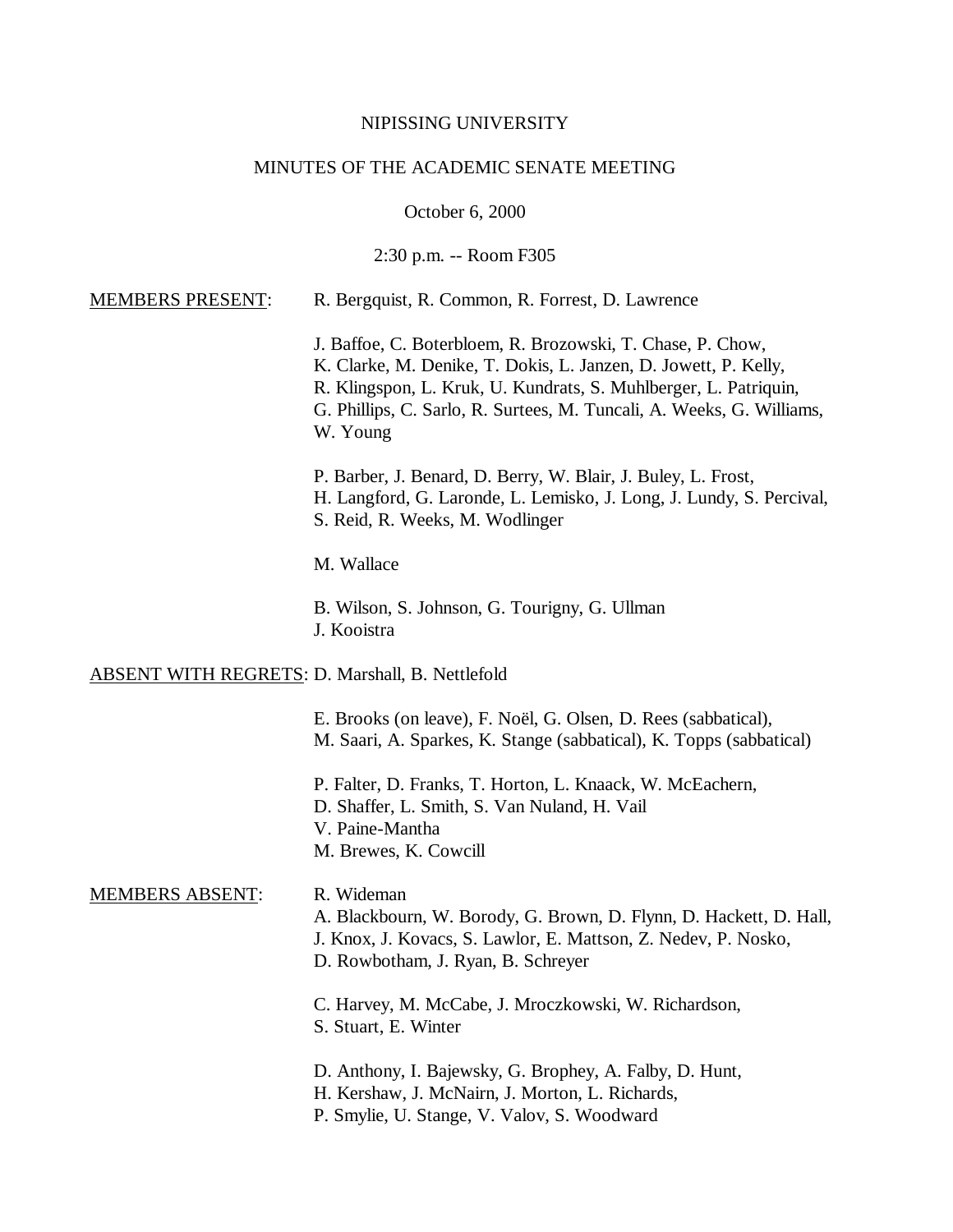Minutes of the Academic Senate Meeting October 6, 2000 Page 2

> MOTION #1: Moved by D. Jowett, seconded by U. Kundrats that the minutes of the regular meeting of the Academic Senate dated September 8, 2000 be adopted. CARRIED

#### ANNOUNCEMENTS

Acting President, Dr. Forrest, explained Dr. Marshall's absence from Senate noting that he was presenting a paper, entitled "Recruiting Faculty to Smaller Undergraduate Universities: Some Observations" at the AUCC Conference in Calgary. Dr. Forrest welcomed Mickey Wallace, Board Representative to his first Senate meeting. Dr. Forrest invited all faculty to participate in the Task Force on Internationalization being held on Thursday, October 26. Representatives from Trent and Wilfrid Laurier will assist with goal setting and the workshop will be facilitated by Jack Jones. Other announcements from the President's office included the initial lecture in the Dr. McCarthy lecture series on November 2 and the official opening of the IT Wing on November 9. Dr. Forrest wished everyone a Happy Thanksgiving.

As Vice President, Academic and Research, Dr. Forrest, reported his satisfaction with the success of the initial meeting of the NUFA Workload Committee.

Brendan Wilson, Student Union President, introduced Gerd Ullman, the mature student representative on Senate for the 2000-2001 academic year.

Dr. Muhlberger urged all tenured faculty members to attend an important meeting concerning Prof. Bergquist's appeal on October 11 at 4:30 p.m. in the Vittorio Fedeli Room.

Mr. Green announced that a memo from the President had been circulated on October 6 to all staff sharing the results of the Space Planning Committee with regard to renovations to the administrative and teaching areas. Mr. Green noted, in particular, the addition of six new Science labs, a large lecture theatre, the expansion of the Library and Research areas, and the creation of 30-40 new faculty offices. Architectural drawings are available in the Office of the Vice President, Administration and Finance. All staff members are encouraged to provide input and contact Mr. Green with any questions or concerns.

Academic Planning Committee

- MOTION #2: Moved by R. Forrest, seconded by R. Common that the Report of the Academic Planning Committee dated September 14, 2000 be received. CARRIED
- MOTION #3: Moved by R. Forrest, seconded by D. Jowett that Senate approve the development of the Collaborative Bachelor of Science in Nursing degree. CARRIED UNANIMOUSLY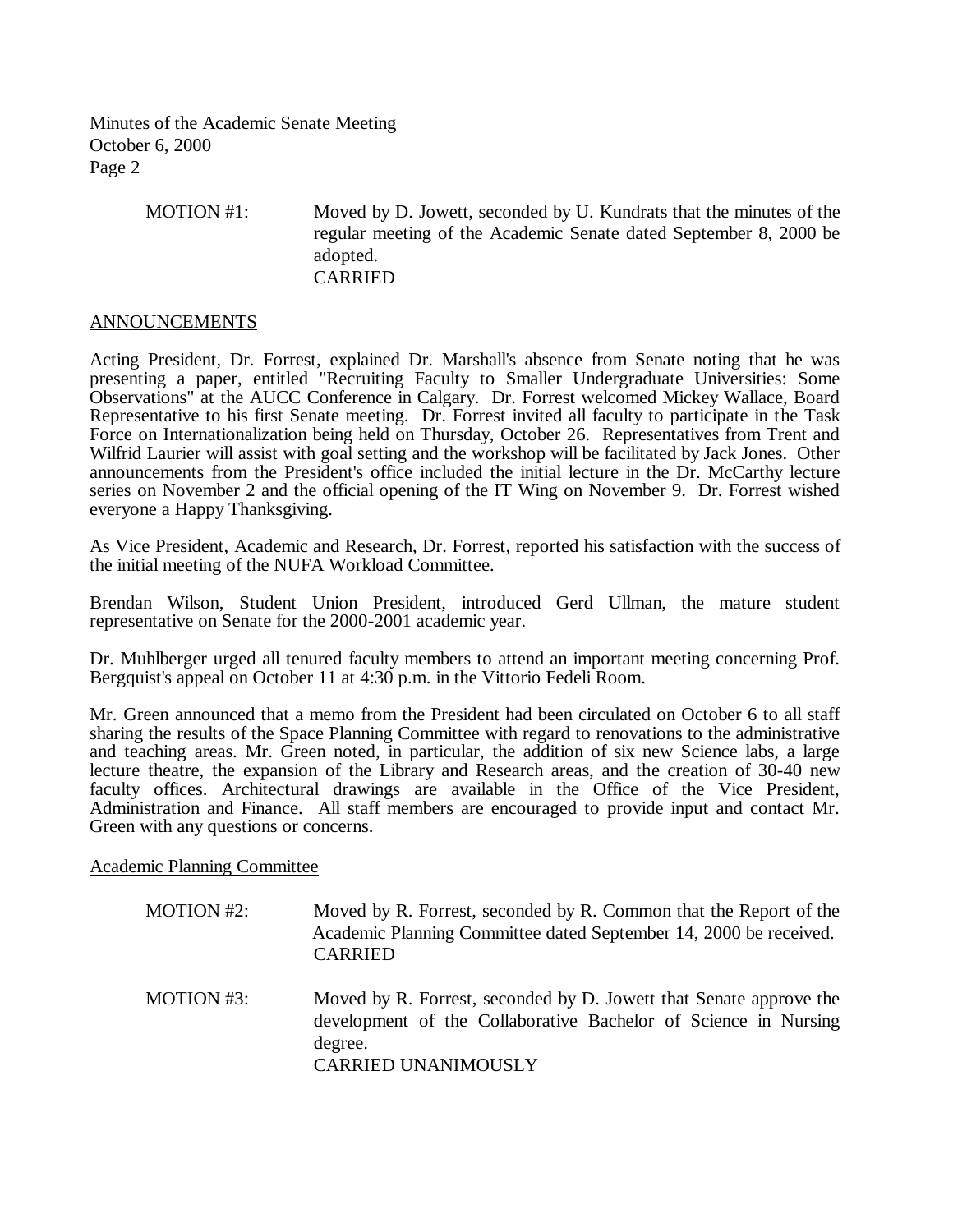Minutes of the Academic Senate Meeting October 6, 2000 Page 3

Library Committee

| MOTION #4: | Moved by G. Phillips, seconded by L. Lemisko that the Report of the |
|------------|---------------------------------------------------------------------|
|            | Library Committee dated September 5, 2000 be received.              |
|            | <b>CARRIED</b>                                                      |

# By-Laws and Striking Committee

| MOTION #5:                       | Moved by D. Jowett, seconded by M. Tuncali that the Report of the<br>By-laws and Striking Committee dated September 27, 2000 be<br>received.<br><b>CARRIED</b>                                                            |
|----------------------------------|---------------------------------------------------------------------------------------------------------------------------------------------------------------------------------------------------------------------------|
| <b>MOTION #6:</b>                | Moved by D. Jowett, seconded by M. Tuncali that Senate hold an<br>election to fill the two vacancies on the Teacher Education Advisory<br>Committee for a three-year term commencing September 1, 2000.<br><b>CARRIED</b> |
|                                  | Nominations: P. Barber and L. Lemisko<br>(By-Laws and Striking Committee Report)                                                                                                                                          |
| <b>MOTION #7:</b>                | Moved by M. Wodlinger, seconded by R. Surtees that nominations<br>cease.<br><b>CARRIED</b>                                                                                                                                |
|                                  | Acclaimed: P. Barber, L. Lemisko                                                                                                                                                                                          |
| <b>Research Ethics Committee</b> |                                                                                                                                                                                                                           |

| <b>MOTION #8:</b> | Moved by J. Benard, seconded by P. Chow that the Report of the<br>Research Ethics Committee dated September 22, 2000 be received.<br><b>CARRIED</b>                                                                                                                                                   |
|-------------------|-------------------------------------------------------------------------------------------------------------------------------------------------------------------------------------------------------------------------------------------------------------------------------------------------------|
| <b>MOTION #9:</b> | Moved by J. Benard, seconded by P. Chow that Senate approve the<br>policy that any class in which students conduct research involving<br>human subjects must incorporate a review of the Nipissing University<br>Policy on Research Ethics either by the professor or a specialist.<br><b>CARRIED</b> |

Minutes of the Academic Senate Meeting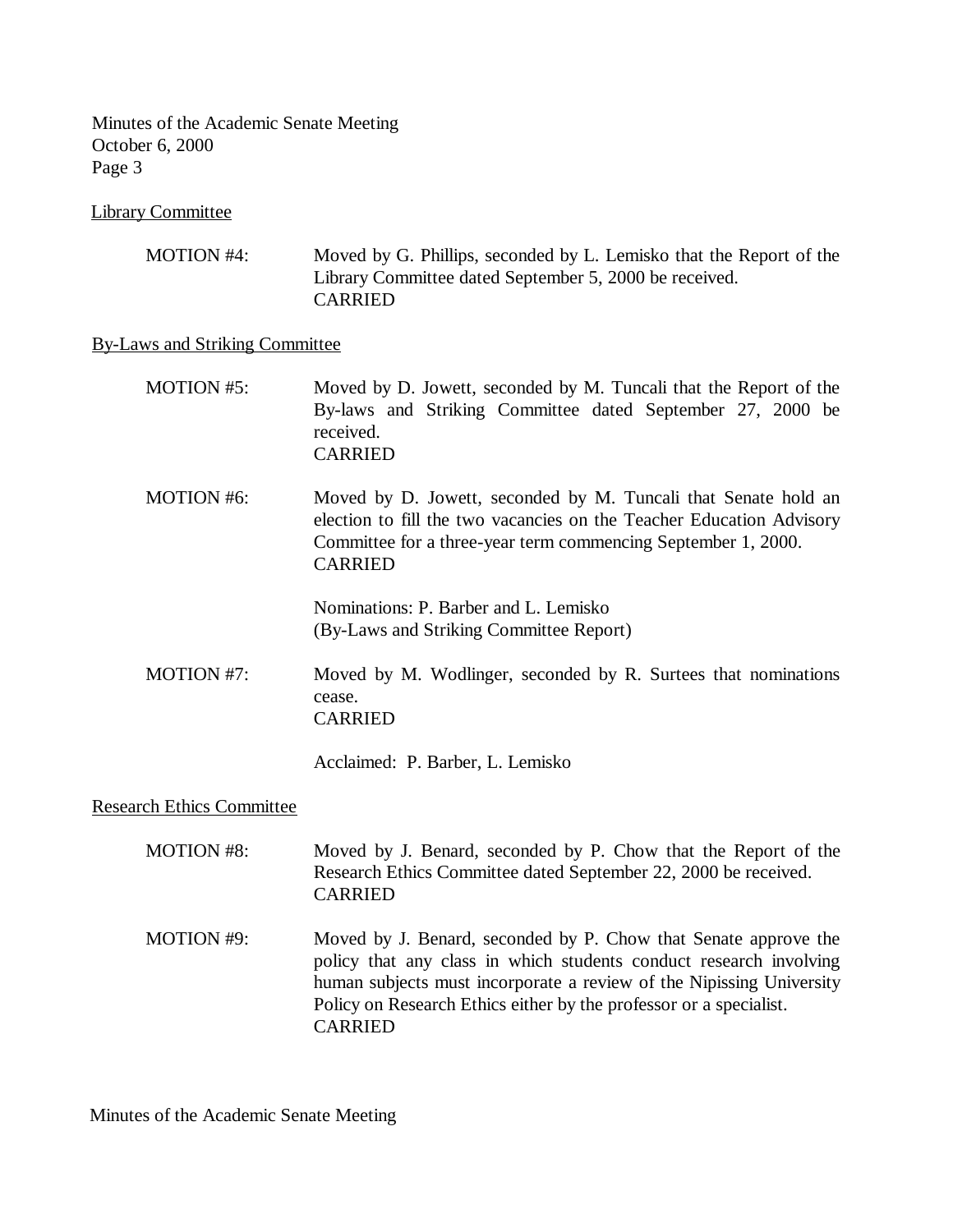### Admissions, Promotions and Petitions Committee

| MOTION #10: | Moved by D. Lawrence, seconded by L. Lemisko that the Report of    |
|-------------|--------------------------------------------------------------------|
|             | the Admissions, Promotions and Petitions Committee dated September |
|             | $20, 2000$ be received.                                            |
|             | <b>CARRIED</b>                                                     |
|             |                                                                    |

MOTION #11: Moved by D. Lawrence, seconded by R. Common that the Senate document entitled "Senate Academic Regulations and Policies, September 2000" be amended in Section 44.10 (b) as follows:

> Students who complete an undergraduate degree within 10 years of completing the requirements for a teaching certificate and who obtained an overall average of at least 70% on the required courses will be eligible for a BEd degree. CARRIED

MOTION #12: Moved by D. Lawrence, seconded by S. Muhlberger that the Senate document entitled "Senate Academic Regulations and Policies, September 2000" be amended by adding Section 2.56 (k) as follows:

> That advanced standing credits be approved for Ontario College of Applied Arts and Technology Police Foundations or Correctional Worker graduates admitted to the BA(H) in Criminal Justice as follows:

> Police Foundations: 30 block credits plus Sociology 1015 and a 6 credit first-year Political Science non-equivalent course when entering the Police Foundations stream - GPA 3.5

> Correctional Worker: 30 block credits plus Sociology 1015 and Sociology 2086/2087 when entering the Corrections stream - GPA 3.5

> Those entering the Administration and Social Policy or Criminology streams from CAAT Police Foundations or Correctional Worker will receive 30 credits in advanced standing including Sociology 1015 and a 6-credit first-year Political Science non-equivalent course or Sociology 2086/2087 plus 18 upper year credits - GPA 3.5. CARRIED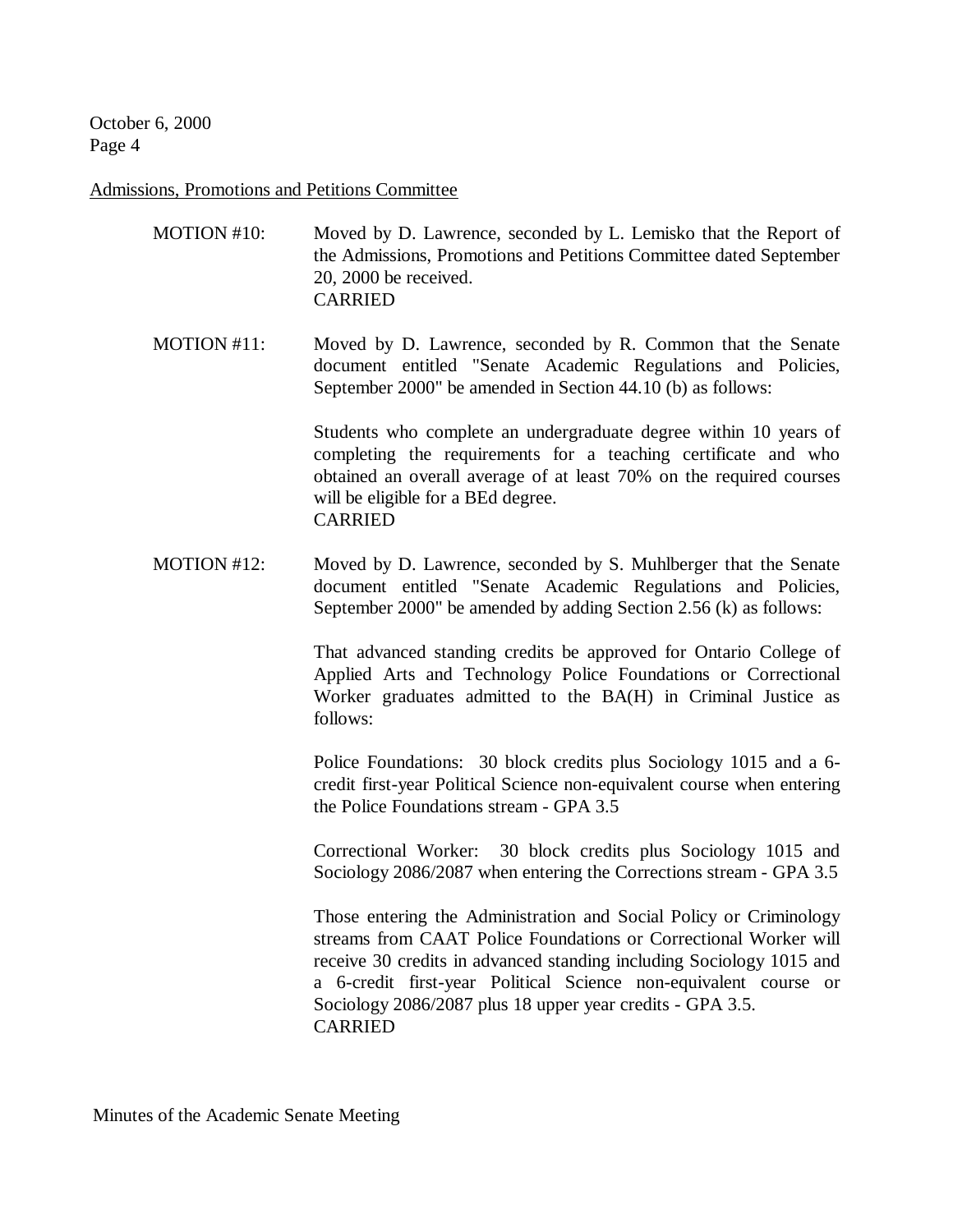> MOTION #13: Moved by D. Lawrence, seconded by J. Lundy that the Senate document entitled "Senate Academic Regulations and Policies, September 2000" be amended by adding the following notes in Section 40.00 as follows:

> > Only those first-year Mathematics courses with an OAC prerequisite may count towards the Mathematics teaching subject requirements for the Junior/Intermediate or Intermediate/Senior divisions.

> > Only those first-year English courses with an OAC prerequisite may count towards the English teaching subject requirements for the Junior/Intermediate or Intermediate/Senior divisions. CARRIED

# REPORTS OF REPRESENTATIVES ON OTHER BODIES

Prof. Kundrats, Senate representative on the Alumni Association, reported on a recent decision to organize a series of one-day retreat meetings that will focus on various themes. He informed Senate that the golf tournament had occurred on October 1. It was announced that a new Vice President had been recently elected. The next meeting date of the Association is October 25.

# OTHER BUSINESS

- MOTION #14: Moved by M. Wodlinger, seconded by R. Weeks that the questionnaire summary for the 1999/00 Winter MEd courses dated September 15, 2000 be received. CARRIED
- MOTION #15: Moved by M. Wodlinger, seconded by J. Buley that the questionnaire summary for the 2000 Summer MEd courses dated August 28, 2000 be received. CARRIED
- MOTION #16: Moved by R. Forrest, seconded by D. Jowett that Senate elect two representatives, one from each faculty, to serve on the Dean's Search Committee for the position of Director of Nursing. CARRIED
	- D. Jowett nominated M. Denike
	- R. Common nominated S. Reid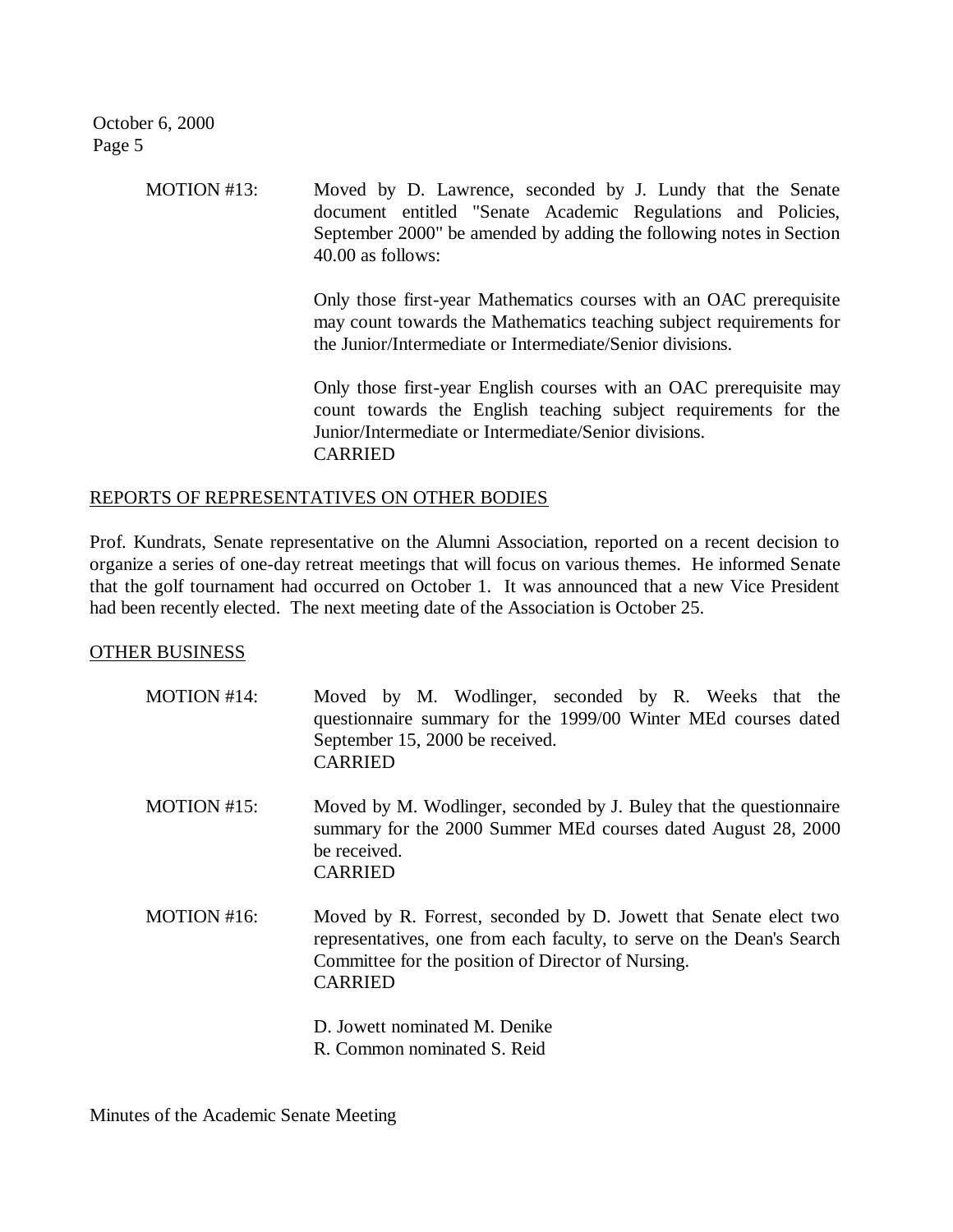| MOTION #17:                            | Moved by J. Lundy, seconded by R. Surtees that nominations cease.<br><b>CARRIED</b>                                                                                                                                                                                                    |
|----------------------------------------|----------------------------------------------------------------------------------------------------------------------------------------------------------------------------------------------------------------------------------------------------------------------------------------|
| <b>NEW BUSINESS</b>                    | Acclaimed: M. Denike, S. Reid                                                                                                                                                                                                                                                          |
| MOTION #18:                            | Moved by R. Bergquist, seconded by S. Muhlberger that Senate<br>consider two motions from the Office of the Dean of Arts and Science<br>- one regarding committee membership, and one regarding adding an<br>off-campus course.<br><b>CARRIED</b>                                      |
| MOTION #19:                            | Moved by R. Forrest, seconded by S. Muhlberger that for the 2000-<br>2001 Senate year, Associate Dean, Robert Bergquist, officially serve in<br>place of Acting Dean, Robert Forrest, on the University Curriculum<br>Committee and the University Research Council.<br><b>CARRIED</b> |
| MOTION #20:                            | Moved by R. Bergquist, seconded by J. Long that NATI 1205N -<br>Omushkego Etuskanaysewin - be offered in Moose Factory during the<br>period October 30, 2000 - May 25, 2001.<br><b>CARRIED</b>                                                                                         |
| MOTION #21:                            | Moved by M. Wodlinger, seconded by S. Muhlberger that Senate<br>consider a motion concerning the eligibility of faculty for internal<br>research funding.<br><b>CARRIED</b>                                                                                                            |
| MOTION #22:                            | Moved by M. Wodlinger, seconded by S. Muhlberger that all members<br>of the University Faculty be considered eligible to apply for internal<br>research funding.<br><b>CARRIED</b>                                                                                                     |
| MOTION #23:                            | Moved by R. Bergquist, seconded by G. Williams that Senate consider<br>a motion to elect one Senate representative to the Personal<br>Harassment and Discrimination Committee.<br><b>CARRIED</b>                                                                                       |
| MOTION #24:                            | Moved by R. Bergquist, seconded by M. Wodlinger that Senate now<br>elect one Senate representative to the Personal Harassment and<br>Discrimination Committee.<br><b>CARRIED</b>                                                                                                       |
| Minutes of the Academic Senate Meeting |                                                                                                                                                                                                                                                                                        |